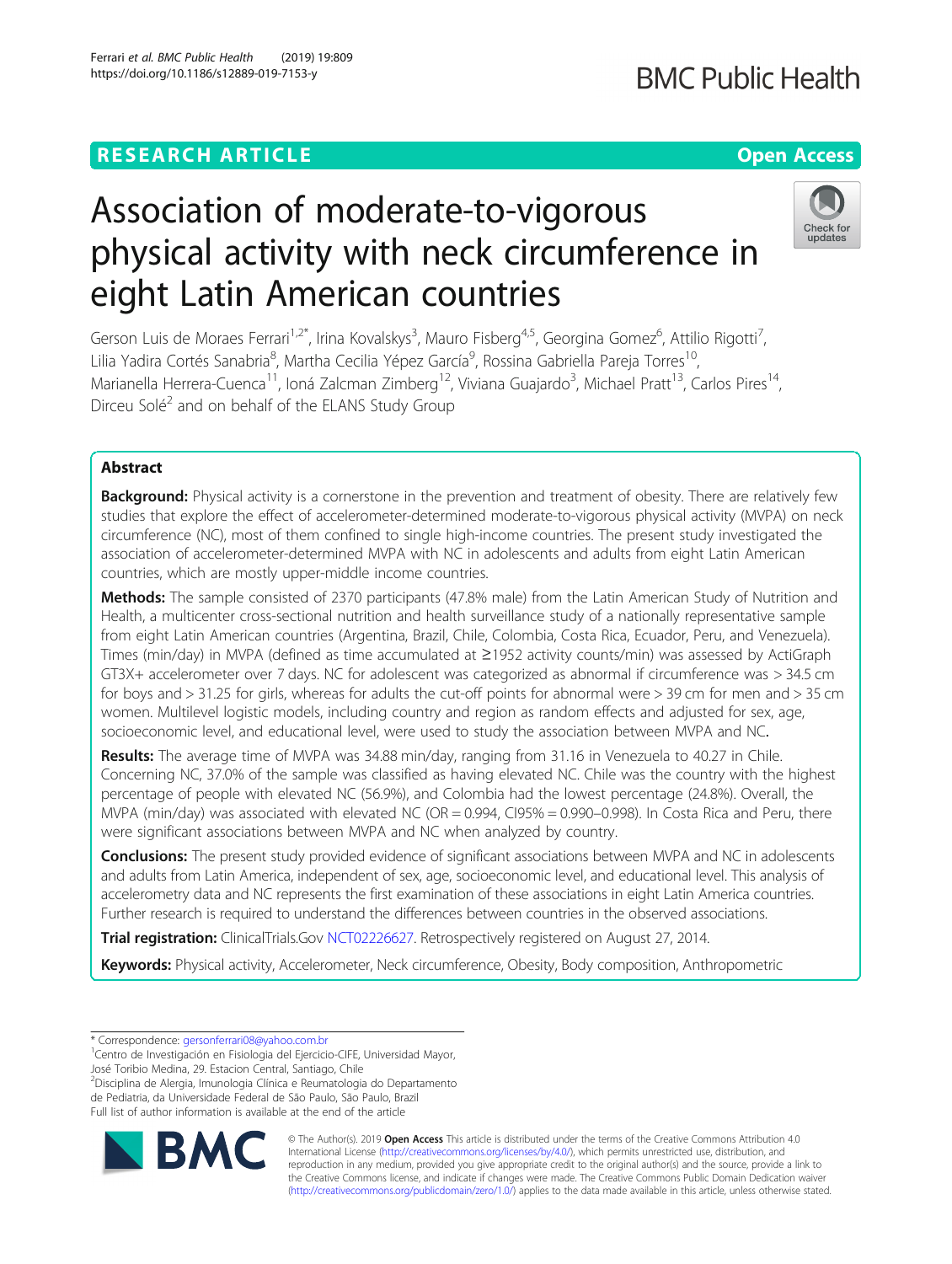### Background

The prevalence of overweight and obesity is a major glo-bal health concern [[1\]](#page-6-0) that now extends beyond highincome nations to low- and middle- income nations [\[2](#page-6-0)]. Obesity is positively associated with developing several chronic disorders, including cardiovascular disease (CVD; i.e., type II diabetes, insulin resistance, hypertension, and cholesterol levels), mortality and life expectancy, and can be reduced by adherence to a healthy lifestyle [\[3](#page-6-0)–[6](#page-6-0)]. Consequently, early detection of weight gain is crucial to preventing adverse long-term effects on individuals' lifestyle [[5\]](#page-6-0).

Central, visceral or subcutaneous fat, is strongly associated with the risk of developing several chronic disorders. It has been discussed in the literature that other deposits of fat may also contribute to the CVD [\[7\]](#page-6-0). Neck circumference (NC) has been associated with waist circumference (WC), body mass index (BMI) and with components of metabolic syndrome  $[8-12]$  $[8-12]$  $[8-12]$  $[8-12]$  $[8-12]$ . NC is a simple and valid measure of fat mass, more practicable and may have better association with triglycerides, HOMA, HDL-C than BMI and WC [\[9](#page-6-0)].

Physical activity, a cornerstone in the prevention and treatment of obesity and CVD, has been shown to be inversely related to fatness [[13,](#page-6-0) [14\]](#page-6-0). The prevalence of physical inactivity in Latin America (LA) was reported the highest worldwide [[15](#page-6-0)] and ranked fifth as a risk factor for mortality in the Southern Cone of LA [[16\]](#page-6-0). LA is the most urbanized region in the world (80% of its population lives in cities) [\[17](#page-6-0)] and has rising prevalence of obesity, chronic diseases, and physical inactivity [[18](#page-6-0), [19\]](#page-6-0). Obesity and physical inactivity are now especially important public health challenges in LA [\[20](#page-6-0)].

The objective assessment of moderate-to-vigorous physical activity (MVPA) using accelerometers has become more common practice in research originating from high-income countries [\[14](#page-6-0), [21](#page-6-0)]. In contrast, given the cost associated with using objective measures like accelerometers and the lack of research in this field in most LA countries [[22\]](#page-6-0), there are relatively few studies using this technology in LA countries [\[23\]](#page-6-0). To our knowledge, there has been no examination of the association between objective assessment of MVPA using accelerometers with NC in a nationally representative sample from LA. Thus, the purpose of this article is to investigate the association of accelerometer-determined MVPA with NC in adolescents and adults from eight LA countries.

#### Methods

Study design and participants.

The Latin American Study of Nutrition and Health (Estudio Latinoamericano de Nutrición y Salud; ELANS) is a cross-sectional, multinational representative sample conducted in eight LA countries representing a total of 9218 individuals, aged 15–65 years, stratified by geographical location, gender, age, and socioeconomic level (SEL). The overarching ELANS protocol was approved by the Western Institutional Review Board (#20140605) and is registered at Clinical Trials (#NCT02226627). Additional site-specific protocols were also approved by the ethical review boards of the participating institutions. All participants provided informed consent/assent for participation in their country-level study. The rationale and design of the study are available in more detail elsewhere [\[24](#page-6-0)].

Accelerometer The Actigraph  $GT3 \times +$  accelerometer (ActiGraph, Ft. Walton Beach, United States) was used to objectively monitor MVPA in 29.6% of the total sample. The accelerometer was worn around their waist on a belt for 7 consecutive days and the participants were instructed to wear the instrument.

Participants were encouraged to wear the accelerometer at least 12 h/day for at least 7 days of wear time following the removal of sleep, showering or swimming time [[25,](#page-6-0) [26\]](#page-6-0). The minimal amount of accelerometer data that was considered acceptable for analytical purposes was 5 days (including at least one weekend day) with at least 10 h/day of waking wear time. After exclusion of the nocturnal sleep period time, waking nonwear time was defined as any sequence of at least 60 consecutive minutes of zero activity counts. Data were collected at a sampling rate of 30 Hz and downloaded in periods of 60 s [\[27](#page-6-0)].

On the eighth day of data collection, the research team went to the house of the participants to remove accelerometers. The research team confirmed that the data were completed using the latest version of Actilife software (version 6.0; ActiGraph, Pensacola, FL) available.

Activity cut-points were based on Freedson et al. [[28](#page-6-0)] for counts/min. The cut-points capture the sporadic nature of activity and provide the best classification accuracy among the currently available cut-points for physical activity. Specifically, moderate physical activity was defined as time accumulated at ≥1952–5724 activity counts/min, ≥5725 activity counts/min for vigorous physical activity, and ≥ 1952 activity counts/min for MVPA [[28\]](#page-6-0) not including the sleep period and non-wear time. The Actigraph cut-points that were used in the present study were derived from studies of a previous model of the Actigraph [[29](#page-6-0)–[31](#page-6-0)]. Reliability and validity of accelerometers have been documented extensively [[29](#page-6-0)–[31](#page-6-0)].

#### Neck circumference

NC (in centimeters) was measured at the point just below the larynx (thyroid cartilage) and perpendicular to the long axis of the neck (with the tape line in the front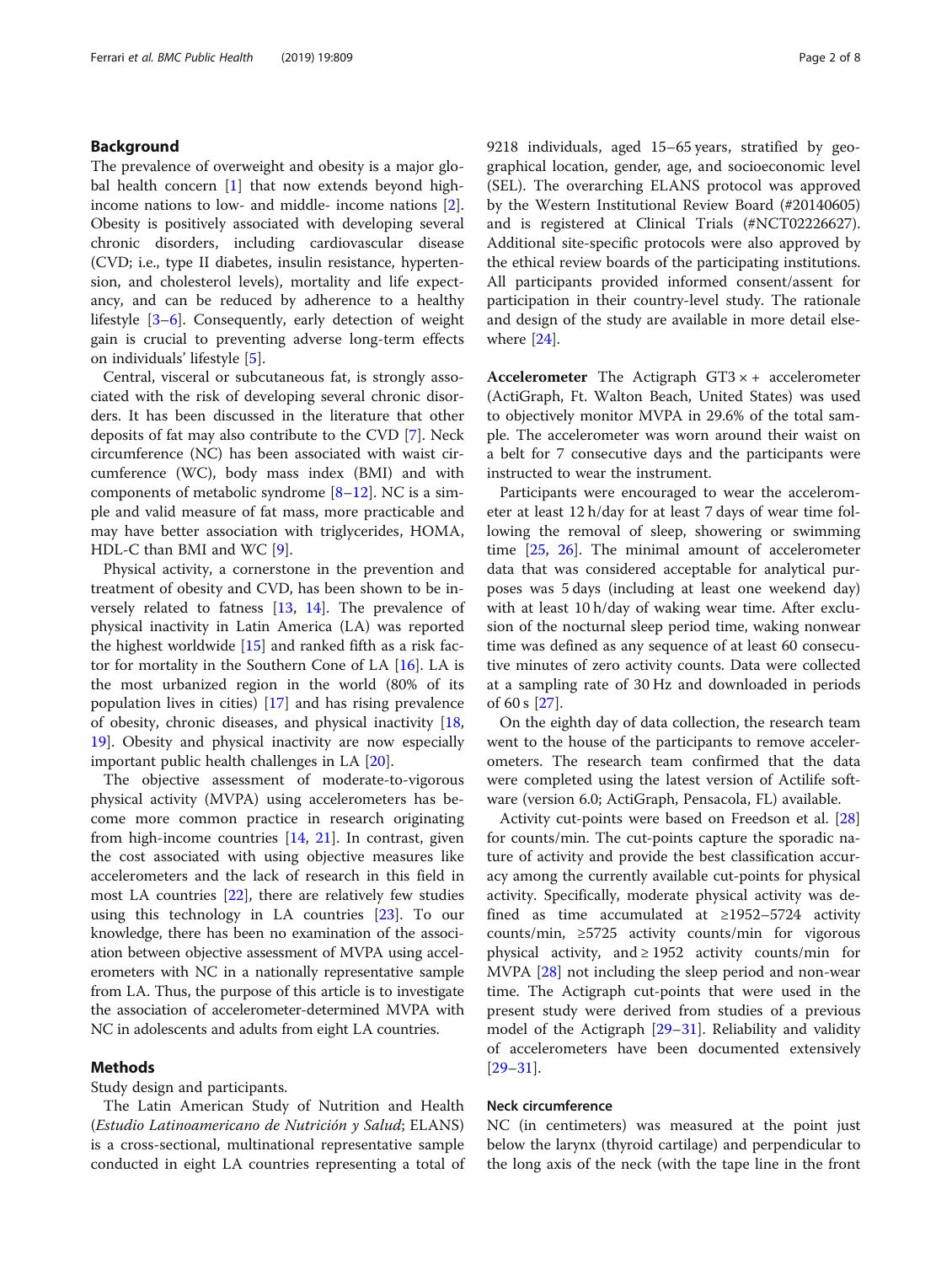of the neck at the same height as the tape line at the back of the neck) using an inelastic tape measure [\[32](#page-6-0)]. Each measurement was repeated twice to ensure accuracy, and the average was used for the analyses. If the two readings differed by more than the previously established set point (0.5 cm for NC), then a third measurement was taken. All three measurements were recorded, and the outlier was excluded during the data cleaning process. Different cut-points of NC were used to classify central obesity in adolescents and adults [\[8](#page-6-0), [33\]](#page-6-0). NC for adolescent was categorized as abnormal if circumference was > 34.5 cm for boys and  $> 31.25$  for girls  $[8]$ , whereas for adults the cut-off points for abnormal were > 39 cm for men and  $> 35$  cm women [\[33\]](#page-6-0). These cut-points are probably the best to determine individuals with central obesity and metabolic syndrome [[8,](#page-6-0) [33\]](#page-6-0). The interviewers were trained to collect all measurements by certified nutritionists/dietitians who simultaneously operated as supervisors of the fieldwork.

#### Sociodemographic and SEL variables

A questionnaire was used to collect information about demographics such as age (expressed in years), gender, years of education, race/ethnicity, and marital status. SEL was also evaluated by questionnaire using a format based on the national indexes used in each country [[34](#page-6-0)– [41\]](#page-6-0). SEL data were divided into three strata (low, medium, and high). Individuals were asked about sex, age, and education level (equivalent to non-formal education or primary school), middle (equivalent to secondary school), and high (equivalent to technical or university degree). These sociodemographic variables were included as covariates in all statistical models.

Statistical analyses Statistical analyses were carried out using the R software [\[42](#page-6-0)]. A Kolmogorov-Smirnov test was applied to evaluate the data distribution. Mean, standard deviation, and frequencies were computed to describe the variables studied.

Multilevel logistic models, including country and region as random effects and adjusted for sex, age, SEL, and educational level, were used to study the association between MVPA (min/day) and NC (dependent variable: normal or elevated values). Multilevel models were carried out using the R package lme4 [\[43](#page-6-0)]. A significance level of 5% was set.

#### Results

The sample included 2370 participants, aged from 15 to 65 years old ( $M = 36.6$ ,  $SD = 14.2$ ), who used the accelerometer, which represented 29.6% of the total sample of the ELANS project ( $n = 9218$ ). There were no significant differences between the participants who used the accelerometer and those who did not concerning sex  $(p =$ 

0.937), SEL ( $p = 0.501$ ), or educational level ( $p = 0.235$ ). However, the distribution by age group was different  $(p = 0.018)$ ; the participants with accelerometer were slightly older.

The participants used the accelerometer between 5 and 7 days. On average, the accelerometer was used for 15.3 h/day, which represented a total time of 100.7 h. This time ranged from 14.8 h/day in Costa Rica to 15.8 h/day in Peru (Supplementary material 1).

There were slightly more female (52.2%) than male (47.8%) participants. About 2 out of 3 participants were aged from 20 to 49 years old (65.8%). About half (51.2%) were from low SEL, and more than half (60.1%) had a basic educational level or lower. Only 10.0% were from a high SEL, and 10.2% had a university degree (Table [1](#page-3-0)).

The average time of MVPA was 34.88 min/day, ranging from 31.16 in Venezuela to 40.27 in Chile. Concerning NC, 37.0% of the full sample was classified as having elevated NC. Chile was the country with the highest percentage of people with elevated NC with more than half (56.9%), and Colombia had the lowest percentage (24.8%) (Table [2](#page-3-0)).

Tables [3](#page-4-0) and [4](#page-4-0) present the results of the multilevel logistic regression analysis describing the association between MVPA and NC. The effect of daily MVPA (min/ day) on NC, considering two hierarchical levels (country and region) and adjusted for sex, age, SEL, and educational level, is presented in Table [3.](#page-4-0) Overall, the increase of one min/day of MVPA is associated with a decrease of 0.6% in the chance of having an elevated NC (OR = 0.994, CI95% = 0.990–0.998,  $p = 0.003$ ). The association was similar across all countries but only significant in two: Costa Rica (OR = 0.980, CI95% = 0.964–0.997,  $p =$ 0.024) and Peru (OR = 0.989, CI95% = 0.980–0.999,  $p =$ 0.031) (Table [4\)](#page-4-0).

#### **Discussion**

This study aimed to investigate the association of accelerometer-determined MVPA with NC in adolescents and adults from eight LA countries. The average time of MVPA was 34.88 min/day, and 37.0% of the full sample was classified as having elevated NC. Overall, the increase of one min/day of MVPA is associated with a decrease of 0.6% in the chance of having an elevated NC. When analyzed by country, the association was similar across all countries but only significant in Costa Rica and Peru. The effect significance of MVPA (min/ day) on NC, considering two hierarchical levels (country and region), was adjusted for sex, age, SEL, and education level.

Latin America is the most urbanized region in the world (80% of Latin Americans live in cities) with demographic and epidemiological changes. Furthermore, high population density, disorganized transit systems, traffic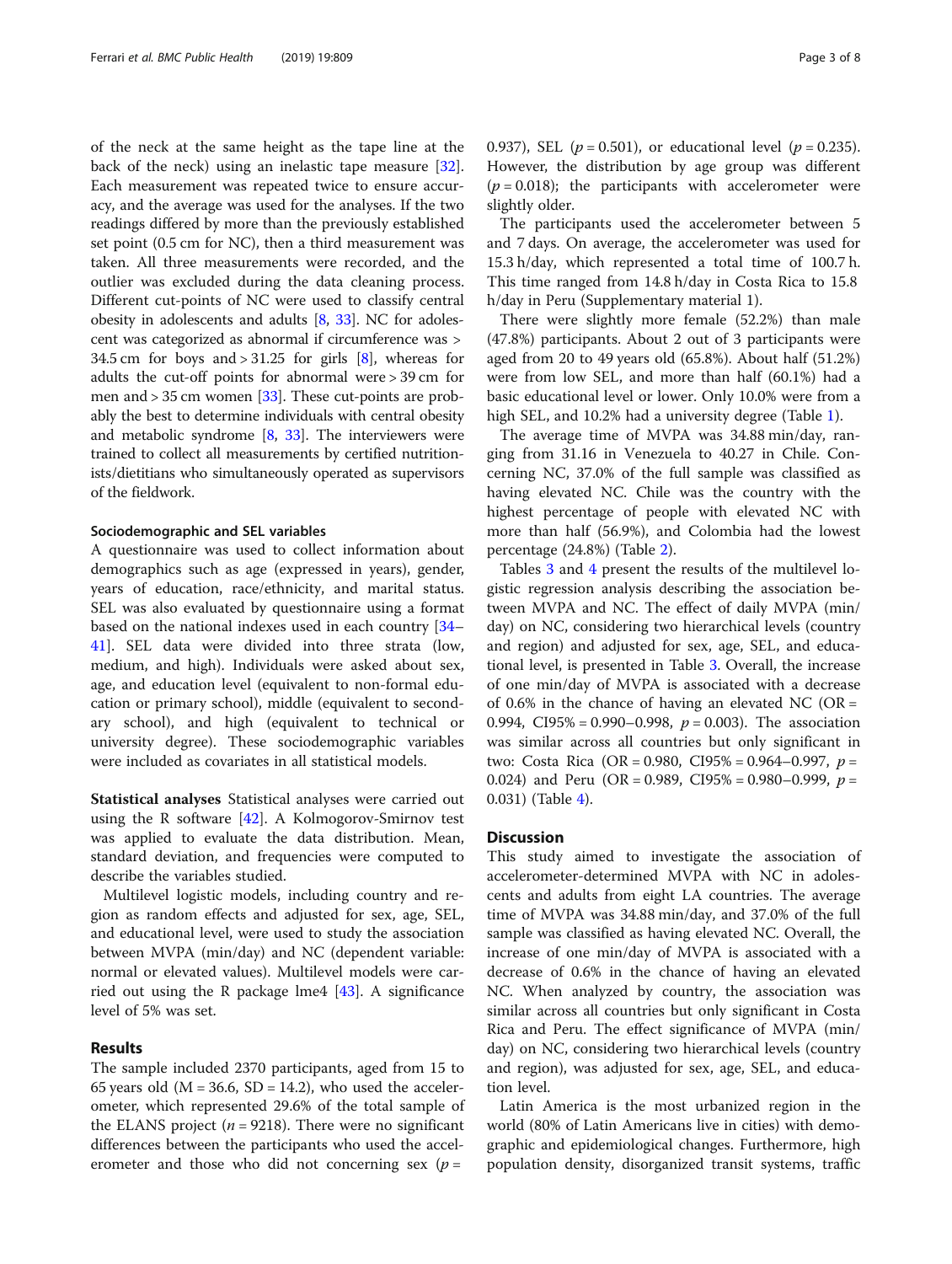congestion, pronounced income inequality, and important and rapid nutritional transition are some of the characteristics of LA. However, one point stands out: the marked increase in the prevalence of obesity and chronic diseases in nearly all of LA [[44](#page-6-0)–[46](#page-6-0)]. More than 20% of population from LA, including youth are overweight or obese, and the indices has increased to a greater scale specifically in Mexico, Argentina, and Chile. [\[47](#page-7-0)] and in 2030, up to 81.9% of the LA adult population could be either overweight or obese [[48](#page-7-0)]. This is the first study to report NC for a representative sample of LA adolescents and adults from an urban setting; therefore, the only possible comparison was against previous reports that used other anthropometric methods. The prevalence of obesity (BMI ≥ 30 kg/m<sup>2</sup>) in São Paulo, Brazil, was more than 23% and in Santiago, Chile, was more than 31% [[49\]](#page-7-0). In our study, we found 28.1% elevated NC in Brazil and 56.7% in Chile.

Table 2 Descriptive analysis of moderate-to-vigorous physical activity (Mean and SD) and neck circumference (frequency and %) of adolescents and adults from eight Latin America countries  $(n = 2730)$ 

| Country     | <b>MVPA</b>          |                 | Neck circumference |  |  |  |
|-------------|----------------------|-----------------|--------------------|--|--|--|
|             | Min/day<br>Mean (SD) | Normal<br>n (%) | Flevated<br>n (%)  |  |  |  |
| Argentina   | 32.81 (22.63)        | 169 (57.7%)     | 124 (42.3%)        |  |  |  |
| Brazil      | 33.37 (24.63)        | 405 (71.9%)     | 158 (28.1%)        |  |  |  |
| Chile       | 40.27 (23.66)        | 128 (43.1%)     | 169 (56.9%)        |  |  |  |
| Colombia    | 34.84 (24.63)        | 255 (75.2%)     | 84 (24.8%)         |  |  |  |
| Costa Rica  | 32.41 (28.19)        | 149 (54.6%)     | 124 (45.4%)        |  |  |  |
| Fcuador     | 40.04 (30.58)        | 188 (70.1%)     | 80 (29.9%)         |  |  |  |
| Peru        | 36.43 (26.60)        | 212 (64.2%)     | 118 (35.8%)        |  |  |  |
| Venezuela   | 31.16 (21.91)        | 213 (58.0%)     | 154 (42.0%)        |  |  |  |
| Full sample | 34.88 (25.40)        | 1719 (63.0%)    | 1011 (37.0%)       |  |  |  |

MVPA moderate-to-vigorous physical activity

The prevalence of overweight and obesity is increasing in LA, and high rate of body fat is a risk factor for increase closely associated factors (i.e., chronic disease, hypertension and type II diabetes) [\[50](#page-7-0)]. Epidemiologic study have identified each  $5 \text{ kg/m}^2$  higher BMI was associated, on average, with 30% higher overall mortality, specifically 40% for vascular diseases; 60–120% for diabetes; 10% for cancer; and 20% for respiratory diseases and all other causes [[51\]](#page-7-0).

NC provide high values in prediction of distribution of upper-body subcutaneous, is valid marker and the data collection is simple to execute [\[52](#page-7-0)–[56\]](#page-7-0). BMI and others anthropometric indicators have long been suggested of defining the overweight and obesity of person [\[57](#page-7-0)]. Upper body fat distribution has been considered a risk factor of CVD. It has been reported that free fatty acids are released in larger proportion from upper body subcutaneous fat than lower body subcutaneous fat [\[58](#page-7-0)]. Moreover, NC has been used as an index for such an adverse risk profile [[59,](#page-7-0) [60\]](#page-7-0). Joshipura et al. [[9\]](#page-6-0) showed that NC was significantly associated with metabolic factors, including components of metabolic syndrome (hypertension, triglycerides, glucose ≥100, HOMA-IR); the magnitude of the associations is modest, ranging from 0.45–0.66. Importantly, compared to traditional anthropometric measures such as BMI, WC, and body fat percent, NC showed higher significant association with prediabetes and with HDL-C, [[9](#page-6-0)].

This is the first study reporting significant association of accelerometer-determined MVPA with NC of nationally representative samples from urban populations from LA countries (Argentina, Brazil, Chile, Colombia, Costa Rica, Ecuador, Peru, and Venezuela). This study supports previous research that has shown negative relationships between accelerometer-determined MVPA and body composition variables [[61](#page-7-0), [62\]](#page-7-0). Our results corroborate those of Van Dyck et al. [[62\]](#page-7-0), who reported significant associations of accelerometer-determined MVPA with

<span id="page-3-0"></span>Table 1 Descriptive analysis (%) of sample profile concerning sex, age group, socioeconomic, and educational level of adolescents and adults from eight Latin America countries

| Country     | N    | Sex (%) |        | Age group (%) |           |       | Socioeconomic level (%) |      | Educational level (%) |      |                |             |                   |
|-------------|------|---------|--------|---------------|-----------|-------|-------------------------|------|-----------------------|------|----------------|-------------|-------------------|
|             |      | Male    | Female | $15 - 19$     | $20 - 34$ | 35-49 | $50 - 65$               | Low  | Medium                | High | Basic or lower | High school | University degree |
| Argentina   | 293  | 44.4    | 55.6   | 10.6          | 30.7      | 33.1  | 25.6                    | 53.9 | 41.3                  | 4.8  | 73.7           | 23.9        | 2.4               |
| Brazil      | 563  | 46.2    | 53.8   | 11.0          | 36.2      | 29.0  | 23.8                    | 41.7 | 50.4                  | 7.8  | 44.9           | 46.7        | 8.3               |
| Chile       | 297  | 46.5    | 53.5   | 10.8          | 36.7      | 27.6  | 24.9                    | 41.4 | 47.5                  | 11.1 | 61.6           | 23.6        | 14.8              |
| Colombia    | 339  | 49.9    | 50.1   | 10.0          | 35.7      | 27.4  | 26.8                    | 64.0 | 31.0                  | 5.0  | 66.4           | 22.1        | 11.5              |
| Costa Rica  | 273  | 47.6    | 52.4   | 13.6          | 35.5      | 30.0  | 20.9                    | 34.1 | 54.2                  | 11.7 | 83.9           | 11.4        | 4.8               |
| Ecuador     | 268  | 50.4    | 49.6   | 13.4          | 40.3      | 29.9  | 16.4                    | 44.8 | 40.7                  | 14.6 | 79.1           | 11.9        | 9.0               |
| Peru        | 330  | 48.2    | 51.8   | 14.5          | 39.7      | 24.8  | 20.9                    | 47.0 | 30.0                  | 23.0 | 20.6           | 67.6        | 11.8              |
| Venezuela   | 367  | 49.9    | 50.1   | 13.4          | 42.2      | 27.8  | 16.6                    | 80.9 | 14.2                  | 4.9  | 69.2           | 13.1        | 17.7              |
| Full sample | 2730 | 47.8    | 52.2   | 12.1          | 37.2      | 28.6  | 22.2                    | 51.2 | 38.8                  | 10.0 | 60.1           | 29.7        | 10.2              |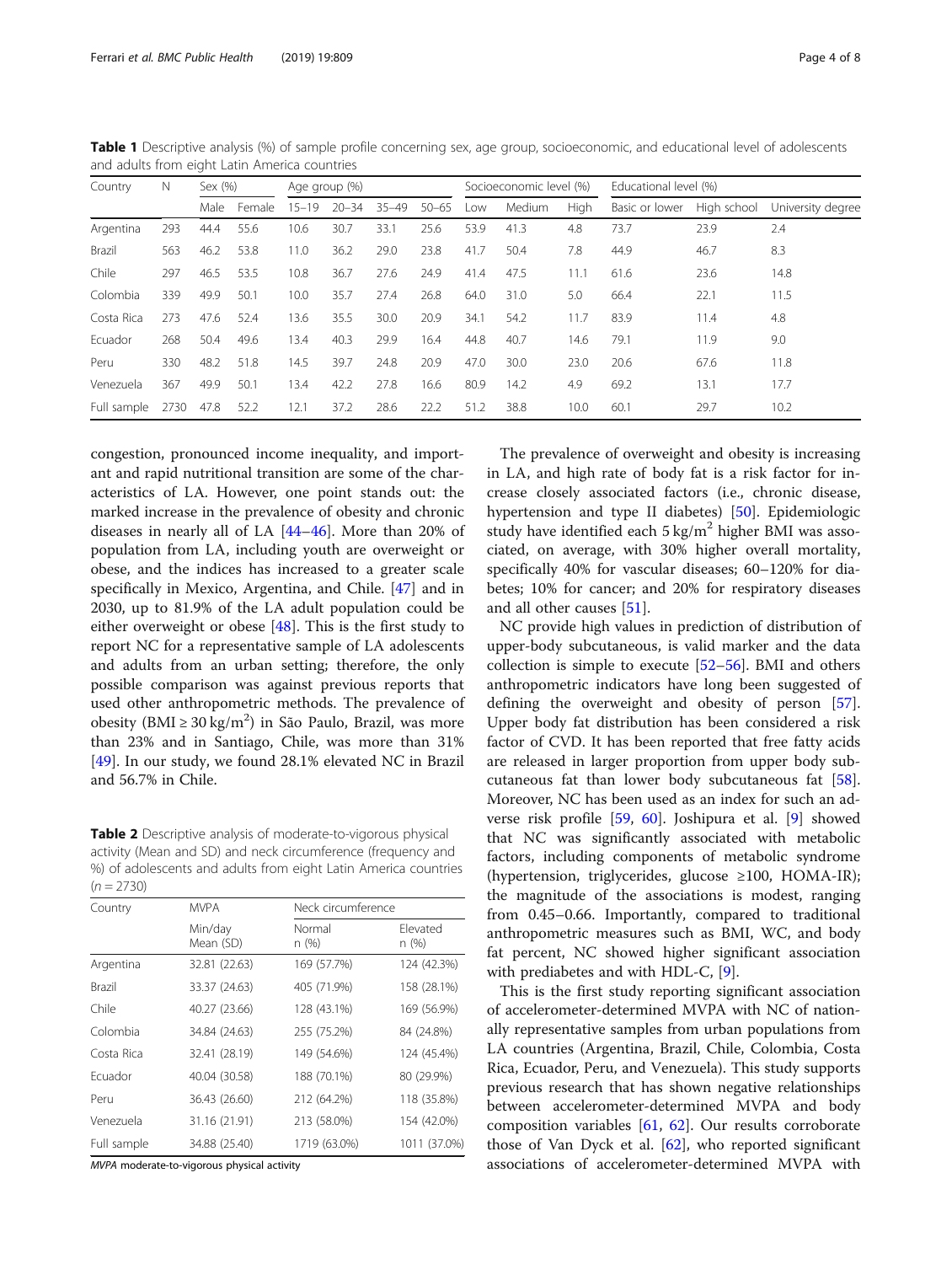<span id="page-4-0"></span>

| Table 3 Multilevel logistic models for moderate-to-vigorous physical activity (min/day) with neck circumference of adolescents and |  |
|------------------------------------------------------------------------------------------------------------------------------------|--|
| adults from eight Latin America countries-full sample $(n = 2730)$                                                                 |  |

| Independent variables                                    | Dependent variable: Neck circumference (normal and elevated) |         |  |  |  |
|----------------------------------------------------------|--------------------------------------------------------------|---------|--|--|--|
|                                                          | OR (CI95%)                                                   | р       |  |  |  |
| MVPA (min/day)                                           | 0.994(0.990, 0.998)                                          | 0.003   |  |  |  |
| Sex female (vs. male)                                    | 0.739(0.624, 0.875)                                          | < 0.001 |  |  |  |
| Age (years)                                              | 1.013 (1.007, 1.019)                                         | < 0.001 |  |  |  |
| Socioeconomic level medium (vs. low)                     | 1.143 (0.947, 1.380)                                         | 0.164   |  |  |  |
| Socioeconomic level high (vs. low)                       | 1.003 (0.731, 1.378)                                         | 0.983   |  |  |  |
| Educational level high school (vs. basic or lower)       | $0.756$ (0.613, 0.932)                                       | 0.009   |  |  |  |
| Educational level university degree (vs. basic or lower) | 0.780(0.573, 1.062)                                          | 0.114   |  |  |  |

Multilevel logistic model with three levels (individual, region, country)

MVPA moderate-to-vigorous physical activity, OR odds ratio, CI95 95% confidence interval

BMI in adults from 12 countries, independent of country and SEL. Our study showed significant association between MVPA and NC, independent of sex, age, SEL, and educational level. Both our study and the Van Dick et al. [[62\]](#page-7-0) study used the cut-point of  $\geq$ 1952 cpm for MVPA [[28\]](#page-6-0). Higher levels of physical activity may have important additional beneficial effects on fitness or other health outcomes [\[63\]](#page-7-0). However, one must keep in mind that the present results are cross-sectional; therefore, no true dose–response relationships can be assumed.

Table 4 presents the results of the multi-level logistic regression analysis describing the significant association between MVPA and NC for Costa Rica (OR = 0.980,  $CI95\% = 0.964 - 0.997$  and Peru (OR = 0.989, CI95% = 0.980–0.999), considering two hierarchical levels (country and region) and adjusted for sex, age, SEL, and educational level. One conclusion from these results is that different patterns of MVPA are associated with high

Table 4 Multilevel logistic models for moderate-to-vigorous physical activity (min/day) with neck circumference of adolescents and adults from eight Latin America countries-in each country  $(n = 2730)$ 

| Countries      | Dependent variable<br>Neck circumference (normal and elevated) |       |  |  |  |  |
|----------------|----------------------------------------------------------------|-------|--|--|--|--|
|                | OR (CI95%)                                                     | р     |  |  |  |  |
| MVPA (min/day) |                                                                |       |  |  |  |  |
| Argentina      | 0.996 (0.984, 1.008)                                           | 0.490 |  |  |  |  |
| <b>Brazil</b>  | 0.990 (0.975, 1.006)                                           | 0.214 |  |  |  |  |
| Chile          | 0.998 (0.982, 1.015)                                           | 0.846 |  |  |  |  |
| Colombia       | 0.990 (0.979, 1.002)                                           | 0.105 |  |  |  |  |
| Costa Rica     | 0.980 (0.964, 0.997)                                           | 0.024 |  |  |  |  |
| Fcuador        | 0.997(0.984, 1.010)                                            | 0.643 |  |  |  |  |
| Peru           | $0.989$ (0.980, 0.999)                                         | 0.031 |  |  |  |  |
| Venezuela      | 0.990(0.976, 1.004)                                            | 0.178 |  |  |  |  |

Multilevel logistic models, one for each country, with two levels (individual, region), adjusted for sex, age, socioeconomic level, and educational level MVPA moderate-to-vigorous physical activity, OR odds ratio, CI95 95% confidence interval

prevalence estimates of elevated NC, so countries could tailor physical activity and obesity promotion strategies to local infrastructure, available programs, and culture. The results shows the variety and diversity of countries from LA, and, thus, the need to better understand these realities for to expand healthy eating habits in LA [[64](#page-7-0), [65\]](#page-7-0). For example, Peruvian people have increased their BMI during fifteen years (1996–2011), and more than global female trend rate [[66\]](#page-7-0). Worldwide, adult BMI has increased by  $0.4-0.5$  kg/m<sup>2</sup> per decade [\[66](#page-7-0)]. Moreover, adult obesity levels have been augmented from 6.4 to 12.0% [\[67](#page-7-0)]. In addition, sedentary activities and physical inactivity due to rapid urbanization have been contributing to escalating levels of over-nutrition [\[45\]](#page-6-0). In a region experiencing escalating rates of obesity and inactivity, there is an opportunity to promote effective interventions as interdisciplinary strategies (i.e., coordination between health, sports and education departments) to increase physical activity, healthy eating habits and prevent noncommunicable diseases.

The results of the study may not be directly generalizable to other countries. Nevertheless, no study has evaluated the accelerometer-determined MVPA and NC of adolescent and adult populations in LA using a standardized methodology across a consortium of several participating countries. The present study had several strengths: the number of participants; comparable data collection protocols; the inclusion of objective data on physical activity makes ELANS a unique Latin American data source. To date, most studies in low- and middle-income countries have had to rely on selfreported physical activity data  $[68, 69]$  $[68, 69]$  $[68, 69]$  $[68, 69]$ ; and it expands the existing literature by reporting the association of physical activity with NC. However, the ELANS employed a cross-sectional design, the cut-off point of counts/min for classifying the intensity of physical activity (light, moderate and vigorous) was the same for adolescents and adults and to the number of participants that did not have any information on the MVPA.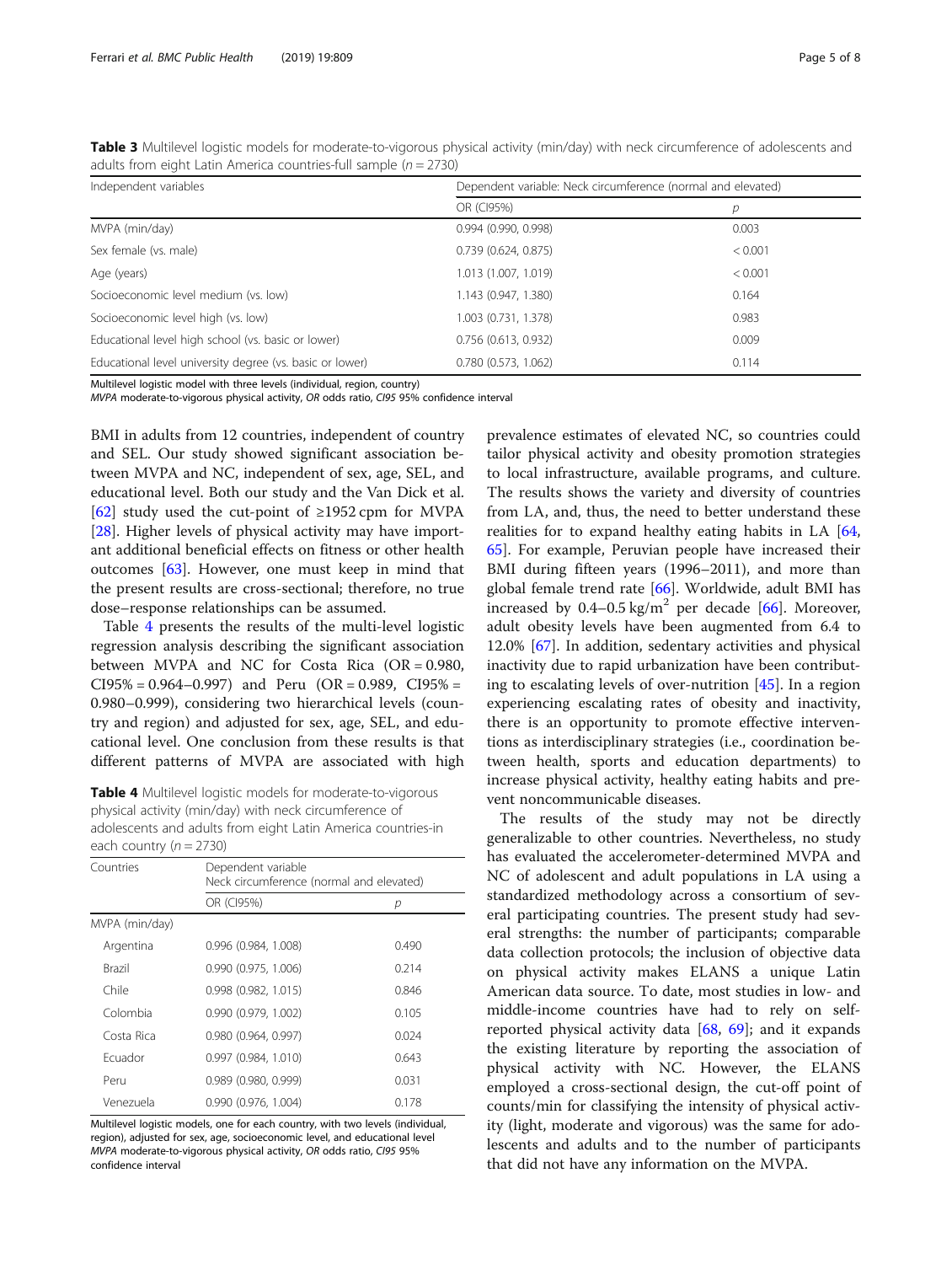#### Conclusions

When analyzing all countries together, the present study provided evidence of significant associations between MVPA and NC in adolescents and adults from LA, independent of sex, age, SEL, and educational level. When analyzed separately by country, only Costa Rica and Peru showed significant association between MVPA and NC.

This examination of accelerometry data and NC characterizes the primary investigation of these associations in eight LA countries. Further prospective study is need to assess NC can substitute others anthropometrics methods to better elucidate of obesity correlates and to understand the variability observed in urban regions in the detected relations.

#### Abbreviations

BMI: Body mass index; CI95%: 95% Confidence interval; CVD: Cardiovascular disease; ELANS: Latin American Study of Nutrition and Health / Estudio Latinoamericano de Nutrición y Salud; LA: Latin America; M: Mean; MVPA: Moderate-to-vigorous physical activity; NC: Neck circumference; OR: Odds ratio; SD: Standard deviation; SEL: Socioeconomic level; WC: Waist circumference

#### Acknowledgments

We would like to thank the following individuals at each of the participating sites who made substantial contributions to the ELANS: Luis A. Moreno, Beate Lloyd, Brenda Lynch, Mariela Jauregui, Alejandra Guidi, Luis Costa, and Regina Mara Fisberg.

The following are members of ELANS Study Group: Chairs: Mauro Fisberg and Irina Kovalskys; Co-chair: Georgina Gómez Salas; Core Group members: Attilio Rigotti, Lilia Yadira Cortés Sanabria, Georgina Gómez Salas, Martha Cecilia Yépez García, Rossina Gabriella Pareja Torres, and Marianella Herrera-Cuenca; Steering Committee: Berthold Koletzko, Luis A. Moreno, Michael Pratt, and Katherine L. Tucker; Project Managers: Viviana Guajardo and Ioná Zalcman Zimberg; International Life Sciences Institute-Argentina: Irina Kovalskys, Viviana Guajardo, María Paz Amigo, Ximena Janezic, and Fernando Cardini; Universidad I Salud: Myriam Echeverry and Martin Langsman; Instituto Pensi-Hospital Infantil Sabara-Brazil: Mauro Fisberg, Ioná Zalcman Zimberg, and Natasha Aparecida Grande de França; Pontificia Universidad Católica de Chile: Attilio Rigotti, Guadalupe Echeverría, Leslie Landaeta, and Óscar Castillo; Pontificia Universidad Javeriana-Colombia: Lilia Yadira Cortés Sanabria, Luz Nayibe Vargas, Luisa Fernanda Tobar, and Yuri Milena Castillo; Universidad de Costa Rica: Georgina Gómez Salas, Rafael Monge Rojas, and Anne Chinnock; Universidad San Francisco de Quito-Ecuador: Martha Cecilia Yépez García, María Elisa Herrera Fontana, Mónica Villar Cáceres, and María Belén Ocampo; Instituto de Investigación Nutricional-Perú: Rossina Pareja Torres, María Reyna Liria, Krysty Meza, Mellisa Abad, and Mary Penny; Universidad Central de Venezuela: Marianella Herrera-Cuenca, Maritza Landaeta, Betty Méndez, Maura Vasquez, Omaira Rivas, Carmen Meza, Servando Ruiz, Guillermo Ramirez, and Pablo Hernández; Statistical advisor: Alexandre D.P. Chiavegatto Filho; Accelerometry analysis: Priscila Bezerra Gonçalves and Claudia Alberico; Physical activity advisor: Gerson Luis de Moraes Ferrari.

#### Authors' contributions

GLMF conceived, designed, and helped to write and revise the manuscript; IK was responsible for coordinating the study and contributed to the intellectual content; MF was responsible for coordinating the study and contributed to the intellectual content and helped to write and revise the manuscript; GGS interpreted the data, helped to write and revise the manuscript, and helped implement the study; AR interpreted the data, helped to write and revise the manuscript, and helped implement the study; LYCS interpreted the data, helped to write and revise the manuscript, and helped implement the study; MCYG interpreted the data, revised the manuscript, and helped implement the study; RGPT interpreted the data, helped to write and revise the manuscript, and helped implement the study; MH-C interpreted the data, revised the manuscript, and helped implement the study; IZZ was responsible for coordinating the study, interpreted the

data, and revised the manuscript; VG interpreted the data, revised the manuscript, and helped implement the study; MP interpreted the data, revised the manuscript, and helped implement the study; CP interpreted the data and helped to write and revise the manuscript; DS interpreted the data and helped to write and revise the manuscript. All authors contributed to the study design, critically reviewed the manuscript, and approved the final version. All authors contributed to the study design, critically reviewed the manuscript, and approved the final version.

#### Funding

The ELANS was supported by a scientific grant from the Coca Cola Company and support from the Ferrero, Instituto Pensi/Hospital Infantil Sabara, International Life Science Institute of Argentina, Universidad de Costa Rica, Pontificia Universidad Católica de Chile, Pontificia Universidad Javeriana, Universidad Central de Venezuela/Fundación Bengoa, Universidad San Francisco de Quito, and Instituto de Investigación Nutricional de Peru. The founding sponsors had no role in study design; data collection, analyses, or interpretation; writing of the manuscript; or the decision to publish the results. This study is registered at [https://clinicaltrials.gov/ct2/show/](https://clinicaltrials.gov/ct2/show/NCT02226627?term=mauro+fisberg&rank=1) [NCT02226627?term=mauro+fisberg&rank=1](https://clinicaltrials.gov/ct2/show/NCT02226627?term=mauro+fisberg&rank=1) (No. NCT02226627).

#### Availability of data and materials

The dataset used and analysed during the current study are available from the corresponding author on reasonable request.

#### Ethics approval and consent to participate

This study was conducted according to the guidelines laid down in the Declaration of Helsinki and all procedures involving human subjects/patients and each site specific protocol was also approved by the ethical review boards of the participating institutions. The overarching ELANS protocol was approved by the Western Institutional Review Board (#20140605) and is registered at Clinical Trials (#NCT02226627).

Argentina: Comité de ética de la Asociación Médica Argentina; Brazil: Comité de ética do Instituto Pensi – Fundação José Luiz Setubal – Hospital Infantil Sabara; Chile: Comité de ético científico de la Facultad de Medicina de la Pontificia Universidad Católica de Chile; Colombia: Comité de Investigación y ética de la Faculdade de Ciencias de la Pontificia Universidad Javeriana; Costa Rica: Comité ético científico de la Vicerrectoría de Investigación de La Universidad de Costa Rica; Ecuador: Comité de Bioética Universidad de San Francisco de Quito; Peru: Comité Institucional de ética del Instituto de Investigación Nutricional; Venezuela: Comisión de Bioética de la Escuela de Antropología de la Universidad Central de Venezuela. An document provided a short description of the purpose of the survey, confidentiality practices, contact information, and a link to the survey. Participants were considered consented once they read the document and signed to the survey. Informed assent was obtained from every adolescents and all parents and/or legal guardians signed an informed consent. All participants signed a written informed consent/assent before commencement of the study. Participants' confidentiality for the pooled data was maintained using numeric identification codes rather than names. All data transfer was done with a secure file sharing system.

#### Consent for publication

Not applicable.

#### Competing interests

All authors declare that they have no competing interests.

#### Author details

<sup>1</sup> Centro de Investigación en Fisiologia del Ejercicio-CIFE, Universidad Mayor, José Toribio Medina, 29. Estacion Central, Santiago, Chile. <sup>2</sup>Disciplina de Alergia, Imunologia Clínica e Reumatologia do Departamento de Pediatria, da Universidade Federal de São Paulo, São Paulo, Brazil. <sup>3</sup>Commitee of Nutrition and WellbeingInternational Life Science Institute, Buenos Aires, Argentina. <sup>4</sup> Instituto Pensi, Fundação José Luiz Egydio Setubal, Hospital Infantil Sabará, São Paulo, Brazil. <sup>5</sup> Departamento de Pediatria, da Universidade Federal de São Paulo, São Paulo, Brazil. <sup>6</sup>Departamento de Bioquímica, Escuela de Medicina, Universidad de Costa Rica, San José, Costa Rica. <sup>7</sup> Centro de Nutrición Molecular y Enfermedades Crónicas, Departamento de Nutrición, Diabetes y Metabolismo, Escuela de Medicina, Pontificia Universidad Católica, Santiago, Chile. <sup>8</sup>Departamento de Nutrición y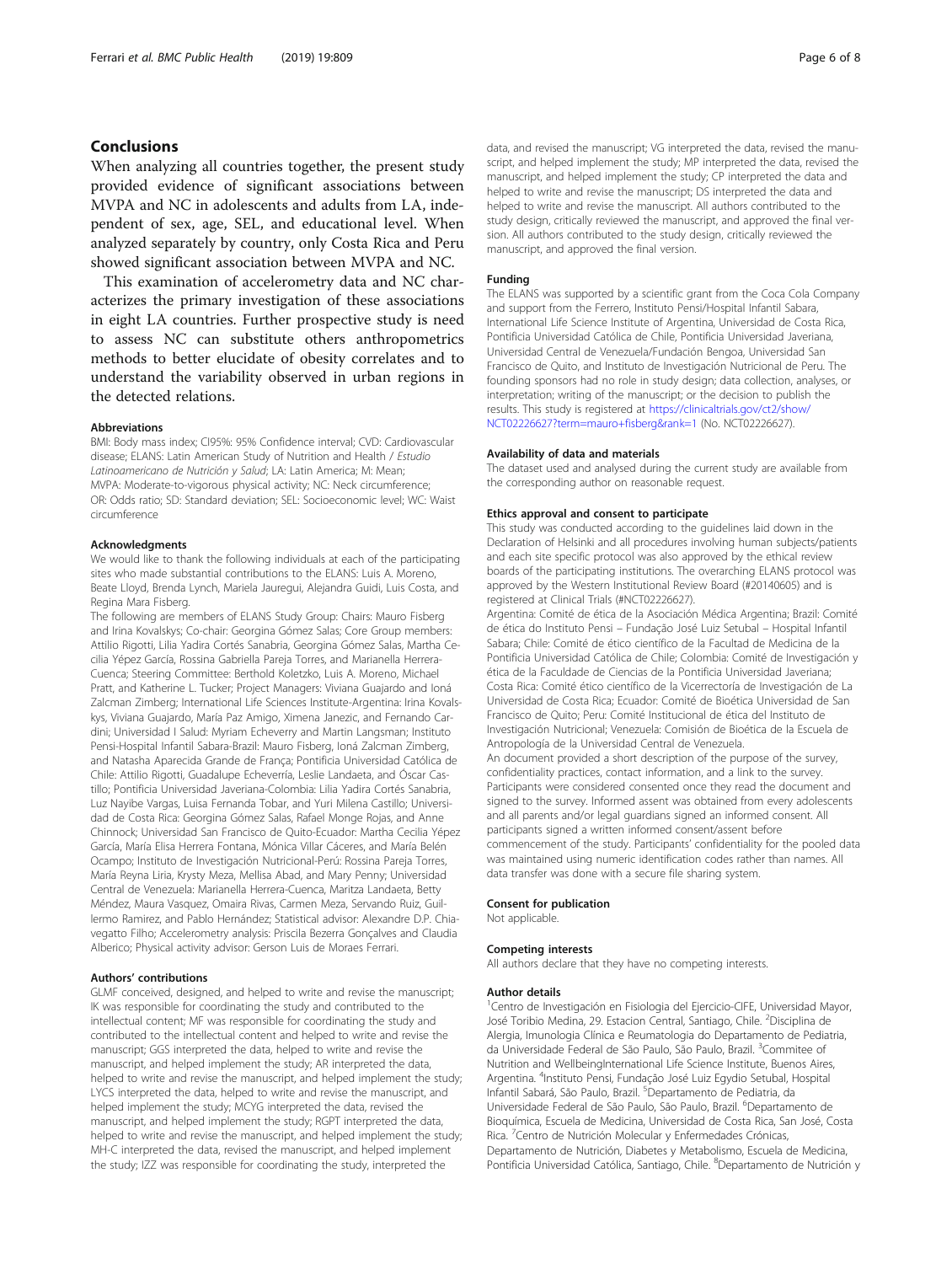<span id="page-6-0"></span>Bioquímica, Pontificia Universidad Javeriana, Bogotá, Colombia. <sup>9</sup>Colégio de Ciencias de la Salud, Universidad San Francisco de Quito, Quito, Ecuador. <sup>10</sup>Instituto de Investigación Nutricional, La Molina, Lima, Peru. <sup>11</sup>Centro de Estudios del Desarrollo, Universidad Central de Venezuela/Fundación Bengoa, Caracas, Venezuela. 12Departamento de Psicobiologia, Universidade Federal de São Paulo, São Paulo, Brazil. <sup>13</sup>Institute for Public Health, University of California San Diego, La Jolla, CA, USA. 14Centre for Mathematics of the University of Trás-os-Montes e Alto Douro (CM-UTAD), Vila Real, Portugal.

#### Received: 23 October 2018 Accepted: 11 June 2019 Published online: 24 June 2019

#### References

- Wang YC, McPherson K, Marsh T, Gortmaker SL, Brown M. Health and economic burden of the projected obesity trends in the USA and the UK. Lancet. 2011;378:815–25.
- 2. Gupta N, Goel K, Shah P, Misra A. Childhood obesity in developing countries: epidemiology, determinants, and prevention. Endocr Rev. 2012;33:48–70.
- Klop B, Elte JW, Cabezas MC. Dyslipidemia in obesity: mechanisms and potential targets. Nutrients. 2013;5:1218–40.
- Leggio M, Lombardi M, Caldarone E, Severi P, D'Emidio S, Armeni M, et al. The relationship between obesity and hypertension: an updated comprehensive overview on vicious twins. Hypertens Res. 2017;40:947–63.
- 5. Umer A, Kelley GA, Cottrell LE, Giacobbi P Jr, Innes KE, Lilly CL. Childhood obesity and adult cardiovascular disease risk factors: a systematic review with meta-analysis. BMC Public Health. 2017;17:683.
- 6. Li Y, Pan A, Wang DD, Liu X, Dhana K, Franco OH, et al. Impact of healthy lifestyle factors on life expectancies in the US population. Circulation. 2018; 138(4):345–55.
- 7. Fox CS, Massaro JM, Hoffmann U, Pou KM, Maurovich-Horvat P, Liu CY, et al. Abdominal visceral and subcutaneous adipose tissue compartments: association with metabolic risk factors in the Framingham heart study. Circulation. 2007;116:39–48.
- 8. Ferretti Rde L, Cintra Ide P, Passos MA, de Moraes Ferrari GL, Fisberg M. Elevated neck circumference and associated factors in adolescents. BMC Public Health. 2015;15:208.
- 9. Joshipura K, Munoz-Torres F, Vergara J, Palacios C, Perez CM. Neck circumference may be a better alternative to standard anthropometric measures. J Diabetes Res. 2016;2016:6058916.
- 10. Baena CP, Lotufo PA, Fonseca MG, Santos IS, Goulart AC, Bensenor IM. Neck circumference is independently associated with cardiometabolic risk factors: crosssectional analysis from ELSA-Brasil. Metab Syndr Relat Disord. 2016;14:145–53.
- 11. Dai Y, Wan X, Li X, Jin E, Li X. Neck circumference and future cardiovascular events in a high-risk population-a prospective cohort study. Lipids Health Dis. 2016;15:46.
- 12. Morais AA, Morais UAB, Soares MMS, Romano MCC, Lamounier JA. Neck circumference in adolescents and cardiometabolic risk: a sistematic review. Rev Assoc Med Bras (1992). 2018;64:54–62.
- 13. Kanejima Y, Kitamura M, Izawa KP. Self-monitoring to increase physical activity in patients with cardiovascular disease: a systematic review and meta-analysis. Aging Clin Exp Res. 2019;31:163–73.
- 14. Matthews CE, Keadle SK, Troiano RP, Kahle L, Koster A, Brychta R, et al. Accelerometer-measured dose-response for physical activity, sedentary time, and mortality in US adults. Am J Clin Nutr. 2016;104:1424–32.
- 15. Hallal PC, Andersen LB, Bull FC, Guthold R, Haskell W, Ekelund U. Lancet physical activity series working group. Global physical activity levels: surveillance progress, pitfalls, and prospects. Lancet. 2012;380:247–57.
- 16. Institute for Health Metrics and Evaluation. 2013. [http://www.](http://www.healthmetricsandevaluation.org/gbd/visualizations/gbd-arrow-diagram) [healthmetricsandevaluation.org/gbd/visualizations/gbd-arrow-diagram.](http://www.healthmetricsandevaluation.org/gbd/visualizations/gbd-arrow-diagram) Accessed 22 June 2018.
- 17. United Nations, Department of Economic and Social Affairs, Population Division. World population prospects: The 2011 revision. New York; 2012.
- 18. Barreto SM, Miranda JJ, Figueroa JP, Schmidt MI, Munoz S, Kuri-Morales PP, Silva JB Jr. Epidemiology in Latin America and the Caribbean: current situation and challenges. Int J Epidemiol. 2012;41:557–71.
- 19. Hoehner CM, Soares J, Parra Perez D, Ribeiro IC, Joshu CE, Pratt M, et al. Physical activity interventions in Latin America: a systematic review. Am J Prev Med. 2008;34:224–33.
- 20. Corvalan C, Garmendia ML, Jones-Smith J, Lutter CK, Miranda JJ, Pedraza LS, Popkin BM, Ramirez-Zea M, Salvo D, Stein AD. Nutrition status of children in Latin America. Obes Rev. 2017;18(Suppl 2):7–18.
- 21. Jefferis BJ, Parsons TJ, Sartini C, Ash S, Lennon LT, Wannamethee SG, Lee IM, Whincup PH. Does duration of physical activity bouts matter for adiposity and metabolic syndrome? A cross-sectional study of older British men. Int J Behav Nutr Phys Act. 2016;13:36.
- 22. Salvo D, Reis RS, Sarmiento OL, Pratt M. Overcoming the challenges of conducting physical activity and built environment research in Latin America: IPEN Latin America. Prev Med. 2014;69(Suppl 1):S86–92.
- 23. Ferrari GL, Oliveira LC, Araujo TL, Matsudo V, Barreira TV, Tudor-Locke C, Katzmarzyk P. Moderate-to-vigorous physical activity and sedentary behavior: independent associations with body composition variables in Brazilian children. Pediatr Exerc Sci. 2015;27:380–9.
- 24. Fisberg M, Kovalskys I, Gomez G, Rigotti A, Cortes LY, Herrera-Cuenca M, et al. Latin American study of nutrition and health (ELANS): rationale and study design. BMC Public Health. 2016;16:93.
- 25. Colley R, Connor Gorber S, Tremblay MS. Quality control and data reduction procedures for accelerometry-derived measures of physical activity. Health Rep. 2010;21:63–9.
- 26. Trost SG, Loprinzi PD, Moore R, Pfeiffer KA. Comparison of accelerometer cut points for predicting activity intensity in youth. Med Sci Sports Exerc. 2011;43:1360–8.
- 27. Salvo D, Sarmiento OL, Reis RS, Hino AAF, Bolivar MA, Lemoine PD, Gonçalves PB, Pratt M. Where Latin Americans are physically active, and why does it matter? Findings from the IPEN-adult study in Bogota, Colombia; Cuernavaca, Mexico; and Curitiba, Brazil. Prev Med. 2017;103S:S27–33.
- Freedson PS, Melanson E, Sirard J. Calibration of the computer science and applications, inc. accelerometer. Med Sci Sports Exerc. 1998;30:777–81.
- 29. Freedson PS, Miller K. Objective monitoring of physical activity using motion sensors and heart rate. Res Q Exerc Sport. 2000;71(Suppl 2):S21–9.
- 30. Freedson PS, Lyden K, Kozey-Keadle S, Staudenmayer J. Evaluation of artificial neural network algorithms for predicting METs and activity type from accelerometer data: validation on an independent sample. J Appl Physiol. 2011;111:1804–12.
- 31. Sasaki JE, John D, Freedson PS. Validation and comparison of ActiGraph activity monitors. J Sci Med Sport. 2011;14:411–6.
- 32. Cornier MA, Despres JP, Davis N, Grossniklaus DA, Klein S, Lamarche B, et al. Assessing adiposity: a scientific statement from the American Heart Association. Circulation. 2011;124:1996–2019.
- 33. Onat A, Hergenc G, Yuksel H, Can G, Ayhan E, Kaya Z, Dursunoğlu D. Neck circumference as a measure of central obesity: associations with metabolic syndrome and obstructive sleep apnea syndrome beyond waist circumference. Clin Nutr. 2009;28:46–51.
- 34. Pesquisa de Orçamentos Familiares (POF) 2008–2009: Antropometria e estado nutricional de crianças, adolescentes e adultos no Brasil. Rio de Janeiro: Instituto Brasileiro de Geografia e Estatística. 2010.
- 35. Instituto Nacional de Estadística. República Bolivariana de Venezuela, síntesis estadística de pobreza e indicadores de desigualdad. 2011.
- 36. Asociacion Investigadores de Mercado. Grupos socioeconómicos Chile. Chile: Asociacion investigadores de mercado; 2012.
- 37. IPSOS. Estudio general de medios; 2012.
- 38. Instituto Nacional de Estadística y Censos de Ecuador. Encuesta de estratificación de nivel socioeconómico; 2011.
- Departamento Administrativo Nacional de Estadisticas de Colombia. Proyecciones nacionales y departamentales de poblacion 2005–2020, Estudios Postcensales No. 7. 2009.
- 40. Comisión de Enlace Institucional AAM-SAIMO-CEIM. Nivel Socioeconómico. Antecedentes, marco conceptual, enfoque metodológico y fortalezas. Buenos Aires: Comisión de Enlace Institucional AAM-SAIMO-CEIM; 2006.
- 41. Associação Brasileira de Empresas de Pesquisa (ABEP). Critério padrão de classificação econômica Brasil; 2013.
- 42. R Core Team. R: a language and environment for statistical computing. Vienna: R foundation for statistical computing; 2017. [https://www.R-project.](https://www.r-project.org/) [org/.](https://www.r-project.org/) Accessed 25 June 2018
- 43. Bates D, Maechler M, Bolker B, Walker S. Fitting linear mixed-effects models using lme4. J Stat Softw. 2015;67:1–48.
- 44. Filozof C, Gonzalez C, Sereday M, Mazza C, Braguinsky J. Obesity prevalence and trends in Latin-American countries. Obes Rev. 2001;2:99–106.
- 45. Uauy R, Albala C, Kain J. Obesity trends in Latin America: transiting from under- to overweight. J Nutr. 2001;131:893S–9S.
- 46. Bautista LE, Casas JP, Herrera VM, Miranda JJ, Perel P, Pichardo R, González A, Sanchez JR, Ferreccio C, Aguilera X, et al. The Latin American consortium of studies in obesity (LASO). Obes Rev. 2009;10:364–70.